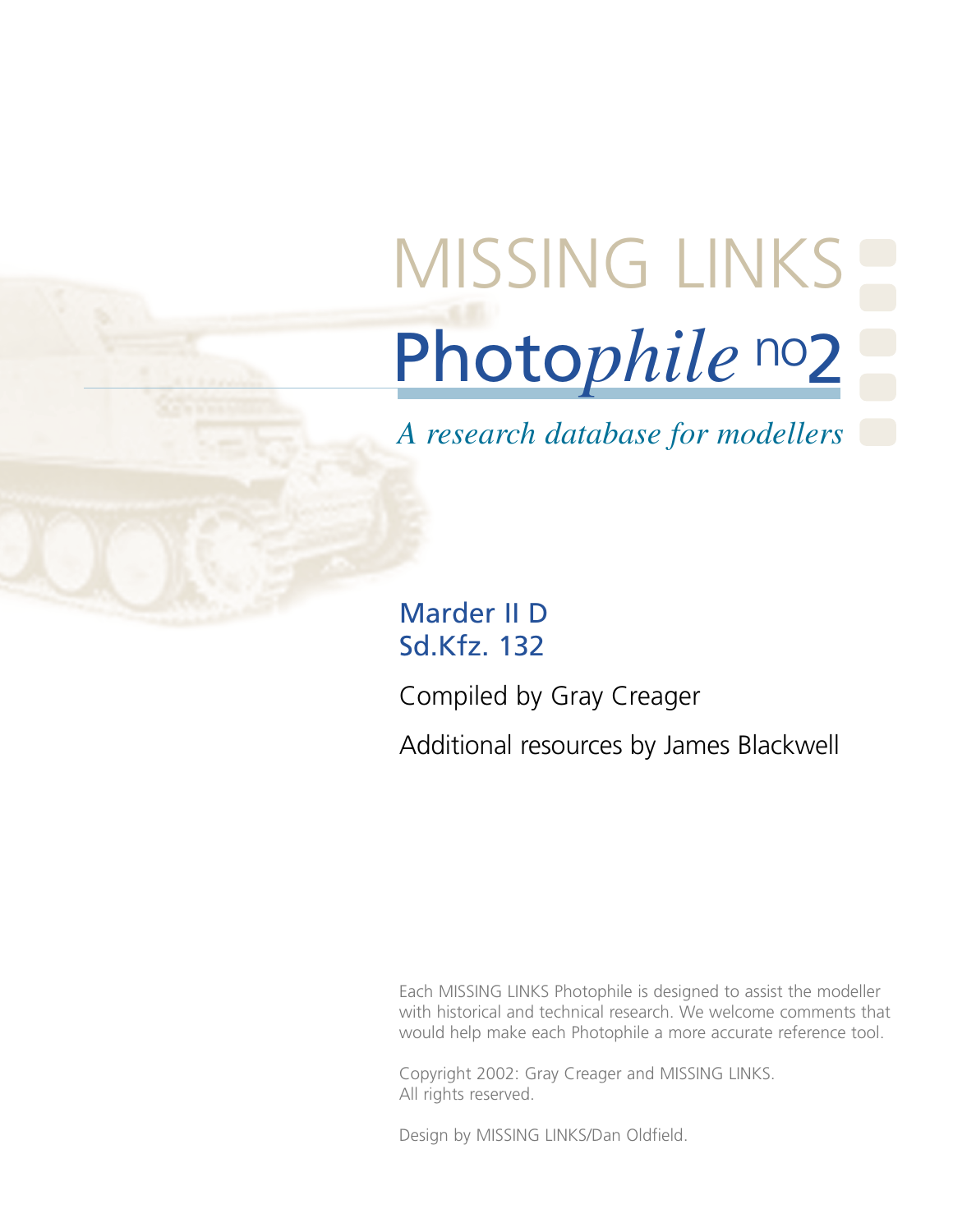# **Allocation Information**

# *Vehicles produced*

202 between April 1942 and November 1943

# *Known units issued with the Sd.Kfz. 132*

60th Mot. Inf. 1.SS.Pz.Div. "LSSAH" 5.SS.Pz.Div. "Wiking" LW Feld Div. "HG" 16th Pz.Gr.Div. 29th Pz.Gr.Div. Pz.Gr.Div "GD" FK296

# **marder2d-01.jpg**

"SS Armor", Squadron/Signal, 1978 page 52

# **marder2d-02.jpg**

"Sturm & Drang #6: Panzerjäger", Delta Publishing, 1993 - page 30

# **marder2d-03.jpg**

"Sturm & Drang #6: Panzerjäger", Delta Publishing, 1993 - page 30

"1942 - Summer, Operation Blau (Tank Magazine Special)", Sensha, 1984 - page 23

# **marder2d-04.jpg**

"#65 - Marder II", Wydawnictwo Militaria, 1998 - page 25 "Sturm & Drang #6: Panzerjäger", Delta

Publishing, 1993 - page 28 "German Self-Propelled Guns of WWII", Model Art, 1993 - page 19

# **marder2d-05.jpg**

"Sturm & Drang #6: Panzerjäger", Delta Publishing, 1993 - page 28

"Panzerjäger", Schiffer, 1998 - page 37 "Die Deutsche Panzerjägertruppe 1935- 1945", Podzun-Pallas-Verlag, 1998 - page 89

# **marder2d-06.jpg**

"#65 - Marder II", Wydawnictwo Militaria, 1998 - page 24

"Sturm & Drang #6: Panzerjäger", Delta Publishing, 1993 - page 27

# **marder2d-07.jpg**

"#65 - Marder II", Wydawnictwo Militaria, 1998 - page 18

"Sturm & Drang #6: Panzerjäger", Delta Publishing, 1993 - page 26

# **marder2d-08.jpg**

"Sturm & Drang #6: Panzerjäger", Delta Publishing, 1993 - page 25

#### **marder2d-09.jpg**

"Sturm & Drang #6: Panzerjäger", Delta Publishing, 1993 - page 25

#### **marder2d-10.jpg**

"#65 - Marder II", Wydawnictwo Militaria, 1998 - page 17

"Sturm & Drang #6: Panzerjäger", Delta Publishing, 1993 - page 24

# **marder2d-11.jpg**

"#65 - Marder II", Wydawnictwo Militaria, 1998 - page 33

"Sturm & Drang #6: Panzerjäger", Delta Publishing, 1993 - page 24

"Sturmartillerie", Aero Publishers, 1967 page 12

# **marder2d-12.jpg**

"Armor Battles on the Eastern Front: (1) The German High Tide 1941-1942", Concord, 1998 - page 69

# **marder2d-13.jpg**

"#65 - Marder II", Wydawnictwo Militaria, 1998 - page 5

"Encyclopedia of German Tanks of WWII", Arms and Armour, 1978 - page 38

"Panzerjäger", Schiffer, 1998 - page 36

"Die Panzerkampfwagen I & II und Ihre Abarten", Motor Buch Verlag, 1991 page 120

# **marder2d-14.jpg**

"Encyclopedia of German Tanks of WWII", Arms and Armour, 1978 - page 38

# **marder2d-15.jpg**

"#65 - Marder II", Wydawnictwo Militaria, 1998 - page 16 "Encyclopedia of German Tanks of WWII", Arms and Armour, 1978 - page 38

# **marder2d-16.jpg**

"Sturmartillerie", Aero Publishers, 1967 page 12

# **marder2d-17.jpg**

"#65 - Marder II", Wydawnictwo Militaria, 1998 - page 11 "Sturmartillerie", Aero Publishers, 1967 page 12

# **marder2d-18.jpg**

"#65 - Marder II", Wydawnictwo Militaria, 1998 - page 15 "Panzerjäger", Wehrmacht Illustrated Series No.2, Almark, 1971 – p.32

# **marder2d-19.jpg**

"#65 - Marder II", Wydawnictwo Militaria, 1998 - page 36 "Sturm & Drang #6: Panzerjäger", Delta Publishing, 1993 - page 29

#### **marder2d-20.jpg**

"Sturm & Drang #6: Panzerjäger", Delta Publishing, 1993 - page 29

<u>Photo*phile* </u>

"Waffen SS, Eastern Front Battles 2 (Tank Magazine Special)", Sensha, 1990 - page 12

#### **marder2d-21.jpg**

"Panzer Colors", Squadron/Signal, 1976 page 24

#### **marder2d-22.jpg**

"Sturm & Drang #6: Panzerjäger", Delta Publishing, 1993 - page 122

"Waffen SS Eastern Front Battles 1", Sensha Publications, 1990 - page 101

#### **marder2d-23.jpg**

"Sturm & Drang #6: Panzerjäger", Delta Publishing, 1993 - page 123 "Waffen SS Eastern Front Battles 1",

Sensha Publications, 1990 - page 101

#### **marder2d-24.jpg**

"#65 - Marder II", Wydawnictwo Militaria, 1998 - page 7

#### **marder2d-25.jpg**

"#65 - Marder II", Wydawnictwo Militaria, 1998 - page 8 "Panzertruppe", Feist/Ryton Publications, 1996 - page 234

### **marder2d-26.jpg**

"#65 - Marder II", Wydawnictwo Militaria, 1998 - page 16

#### **marder2d-27.jpg**

"#65 - Marder II", Wydawnictwo Militaria, 1998 - page 21

#### **marder2d-28.jpg**

"#65 - Marder II", Wydawnictwo Militaria, 1998 - page 22 "Panzerjäger", Schiffer, 1998 - page 35

#### **marder2d-29.jpg**

"#65 - Marder II", Wydawnictwo Militaria, 1998 - page 26

"Panzerjäger", Schiffer, 1998 - page 36 "Panzerjäger", Wehrmacht Illustrated Series #2, Almark Publications, 1971 -

page 9

# **marder2d-30.jpg**

"#65 - Marder II", Wydawnictwo Militaria, 1998 - page 27

#### **marder2d-31.jpg**

"#65 - Marder II", Wydawnictwo Militaria, 1998 - page 27

#### **marder2d-32.jpg**

"#65 - Marder II", Wydawnictwo Militaria, 1998 - page 30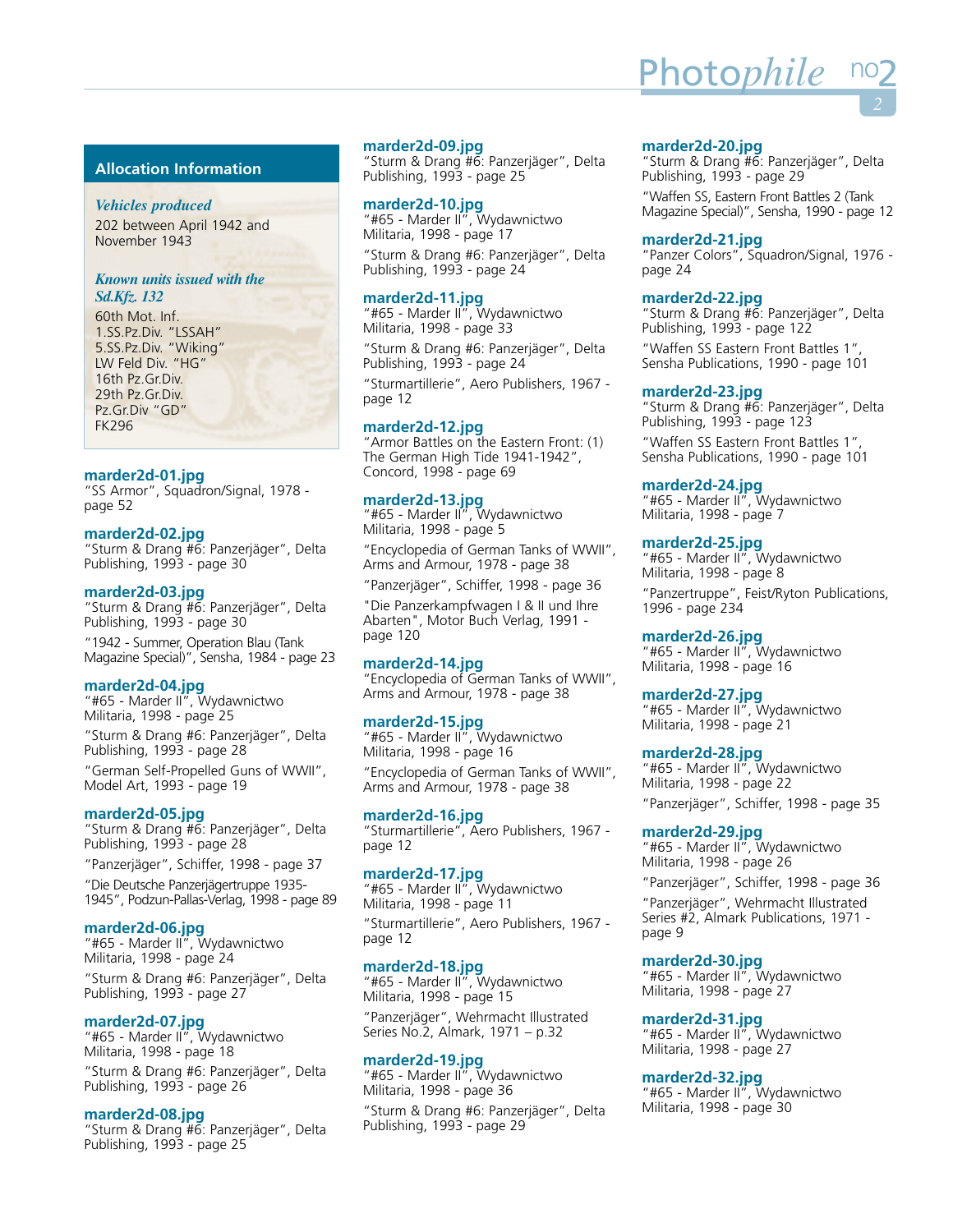# **marder2d-33.jpg**

"#65 - Marder II", Wydawnictwo Militaria, 1998 - page 36

# **marder2d-34.jpg**

"#65 - Marder II", Wydawnictwo Militaria, 1998 - page 38

# **marder2d-35.jpg**

"#65 - Marder II", Wydawnictwo Militaria, 1998 - page 38

# **marder2d-36.jpg**

"Armor #7: Panzerjaeger in Action", Squadron/Signal, 1973 - page 13

"Die Panzerkampfwagen I & II und Ihre Abarten", Motor Buch Verlag, 1991 page 122

# **marder2d-37.jpg**

"Armor #7: Panzerjaeger in Action", Squadron/Signal, 1973 - page 12

# **marder2d-38.jpg**

"Hitler's Samurai", PSL, 1983 - page 98

# **marder2d-39.jpg**

"Armor #7: Panzerjaeger in Action", Squadron/Signal, 1973 - page 10

"AFV-G2 Magazine, Vol.4 No.6" Nov/Dec 1973 - back cover

# **marder2d-40.jpg**

"Armor #7: Panzerjaeger in Action", Squadron/Signal, 1973 - page 11

"Panzertruppe", Feist/Ryton Publications, 1996 - page 259

# **marder2d-41.jpg**

"Armor #7: Panzerjaeger in Action", Squadron/Signal, 1973 - page 12 "Deutsche Panzer 1917-1945", Action Publications, 1978 - page 17

# **marder2d-42.jpg**

"Armor #7: Panzerjaeger in Action", Squadron/Signal, 1973 - page 13

# **marder2d-43.jpg**

"Armor #7: Panzerjaeger in Action", Squadron/Signal, 1973 - page 13 "Grossdeutschland: God, Honor, Fatherland", RZM, 1997 - page 89

# **marder2d-44.jpg**

"Tamiya News #5: Photographs of German Army Through WWII No.1", Tamiya, ? - page 4

"German Self-Propelled Guns of WWII", Model Art, 1993 - page 19

# **marder2d-45.jpg**

"Warrior Series #2: Waffen SS Soldiers", Osprey, 1993 - page 59

# **marder2d-46.jpg**

"Grossdeutschland: God, Honor, Fatherland", RZM, ? - page 43

# **marder2d-47.jpg**

"Graphic Action #34", Burindo, 1996 inside cover

**marder2d-48.jpg** "Panzerjäger", Schiffer, 1998 - page 36

**marder2d-49.jpg** "Panzerjäger", Schiffer, 1998 - page 37

**marder2d-50.jpg** "Panzerjäger", Schiffer, 1998 - page 37

**marder2d-51.jpg** "Die Panzerkampfwagen I & II und Ihre Abarten", Motor Buch Verlag, 1991 page 123

**marder2d-52.jpg** "1942 - Summer, Operation Blau (Tank Magazine Special)", Sensha, 1984 - page 67

#### **marder2d-53.jpg**

"1942 - Summer, Operation Blau (Tank Magazine Special)", Sensha, 1984 - page 127

**marder2d-54.jpg** "Groundpower #17", Delta Publishing, 1995 - page 110

**marder2d-55.jpg** "Groundpower #17", Delta Publishing, 1995 - page 110

# **marder2d-56.jpg**

"Groundpower #17", Delta Publishing, 1995 - page 111

#### **marder2d-57.jpg**

"Groundpower #17", Delta Publishing, 1995 - page 111

**marder2d-58.jpg** "Waffen SS, Eastern Front Battles 2 (Tank Magazine Special)", Sensha, 1990 - page 11

**marder2d-59.jpg** "Waffen SS, Eastern Front Battles 2 (Tank Magazine Special)", Sensha, 1990 - page 10

#### **marder2d-60.jpg**

"Waffen-SS: A Photo Chronicle of Germany's Elite Troops", Schiffer Publishing, 1996 - page 38

#### **marder2d-61.jpg**

M. Svirin, private collection, http://www.uw.ru/msvirin/germsp/marder/ marder2d.htm *no longer functions*

**marder2d-62.jpg** "Marder III & Grille", MBI, 1999 - page 8

# **marder2d-63.jpg**

"Verweht sind die Spuren - Bilddokumentation 5.SS-Panzerregiment Wiking", Nation Europa Verlag, 1998 page 48

#### **marder2d-64.jpg**

"Verweht sind die Spuren - Bilddokumentation 5.SS-Panzerregiment Wiking", Nation Europa Verlag, 1998 page 49

#### **marder2d-65.jpg**

"Verweht sind die Spuren - Bilddokumentation 5.SS-Panzerregiment Wiking", Nation Europa Verlag, 1998 page 39

#### **marder2d-66.jpg**

"Images of the Waffen SS - A Photo History of Germany's Elite Troops", Schiffer, 1996 - page 52

#### **marder2d-67.jpg**

"Panzerjäger", Wehrmacht Illustrated Series #2, Almark Publications, 1971 – page 3

#### **marder2d-68.jpg**

"Panzerjäger", Wehrmacht Illustrated Series #2, Almark Publications, 1971 page 9

#### **marder2d-69.jpg**

T. Basarabowicz, private collection, [http://www.missing-lynx.com/library/ger](http://www.missing-lynx.com/library/german/eastfront/eastfront.htm)man/eastfront/eastfront.htm

#### **marder2d-70.jpg**

"De Tank", Dutch Twenot Model Club, ? page ?

**marder2d-71.jpg**

"Panther: 50th Anniversary Collector's Edition", Ryton Publications, 1995 - page 66

**marder2d-72.jpg**

"Pictorial German Tank Destroyer of the WWII", Koku Fan, August 1979 - page 47

#### **marder2d-73.jpg**

"Grossdeutschland: God, Honor, Fatherland", RZM, 1997 - page 42

#### **marder2d-74.jpg**

"Soldiers of the Waffen SS - Many Nations, One Motto", JJ Fedorowicz Publications, 1999 - page 314

**marder2d-75.jpg**

"Wenn Alle Brüder Schweigen", Munin Verlag GmbH, 1973 - page 524

#### **marder2d-76.jpg**

"Groundpower #69", Delta Publishing, 2000 - page 42

#### **marder2d-77.jpg**

"Groundpower #69", Delta Publishing, 2000 - page 43

#### **marder2d-78.jpg**

"Pictorial German Tank Destroyer of the WWII", Koku Fan, August 1979 - page ?

# <u>Photo*phile* n</u>